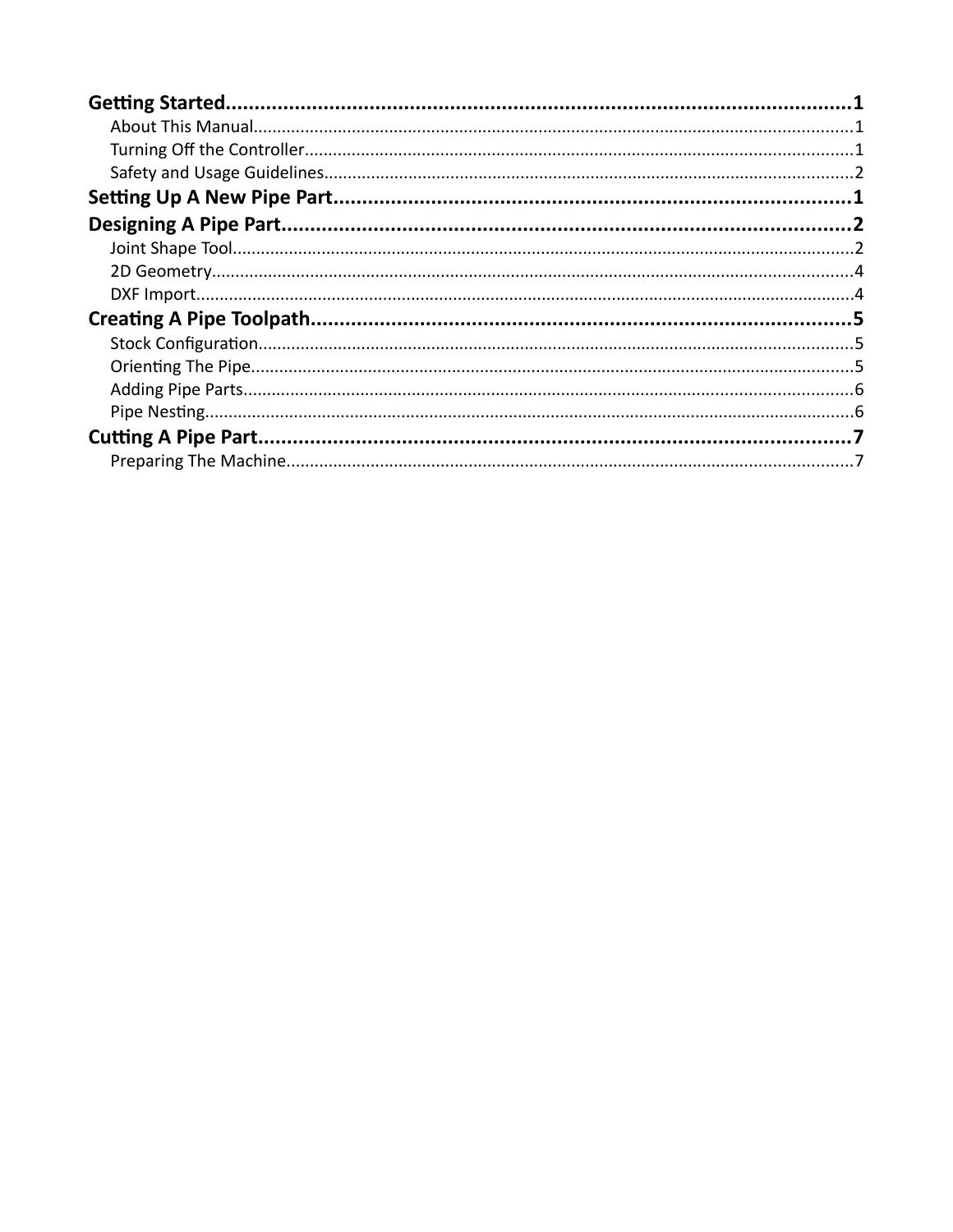# <span id="page-2-2"></span>**Getting Started**

## <span id="page-2-1"></span>*About This Manual*

FlashCut CNC is a unique application involving hardware and software. We recommend that you read all of these instructions before using the product.



**Since automated machining is potentially dangerous, please take the time to completely read through this manual and the software User's Guide to understand the operation of the electronics, software and machine before cutting a part.**

<span id="page-2-0"></span>*Turning Off the Controller*



**Always turn off the CNC Controller when it is not in use.**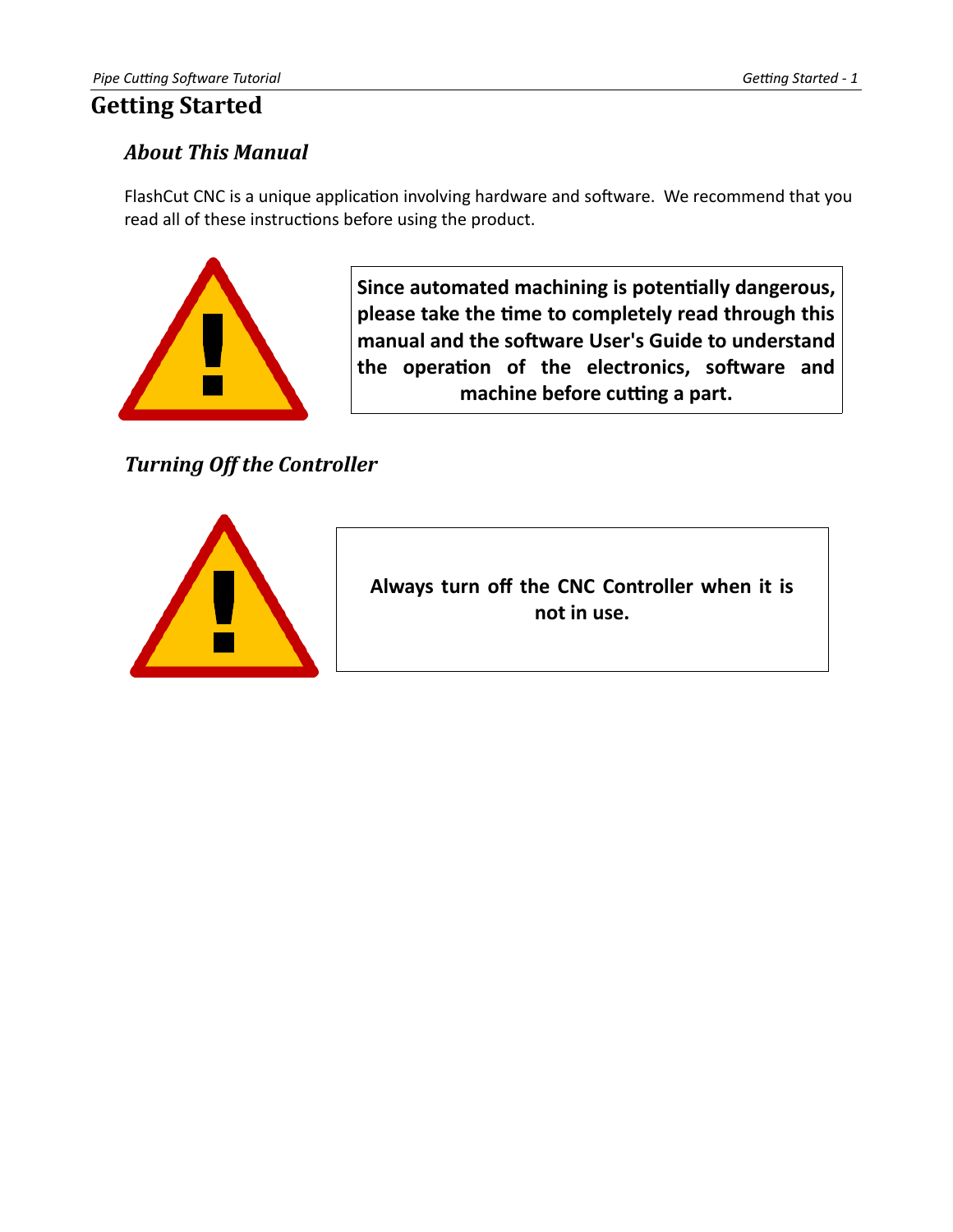## <span id="page-3-0"></span>*Safety and Usage Guidelines*



**When running an automated machine tool, safety is of the utmost importance. For proper and safe use of the FlashCut CNC program and your CNC machine, the following safety guidelines must be followed:** 

- **1. Never let the machine tool run unattended.**
- **2. Require any person in the same room as a running machine tool to wear safety goggles and to stay a safe distance from the machine.**
- **3. Allow only trained operators to run the machine tool. Any operator must have:**
	- **Knowledge of machine tool operation.**
	- **Knowledge of personal computer operation.**
	- **Knowledge of Microsoft Windows.**
	- **Good common sense.**
- **4. Place safety guards around the machine to prevent injury from flying objects. It is highly recommended that you build a safety shield around the entire tool envelope.**
- **5. Never place any part of your body within the tool envelope while the machine is online, since unexpected machine movement can occur at any time.**
- **6. Always keep the tool envelope tidy and free of any loose objects.**
- **7. Be on alert for computer crashes at all times.**

**FlashCut CNC, Inc. is not responsible for the safe installation and use of this product. You and only you are responsible for the safety of yourself and others during the operation of your CNC machine tool. FlashCut CNC supplies this product but has no control over how it is installed or used. Always be careful!**

**FlashCut CNC, Inc. or its affiliates are not responsible for damage to any equipment or workpiece resulting from use of this product.**

**If you do not understand and agree with all of the above safety guidelines, do not use this product.**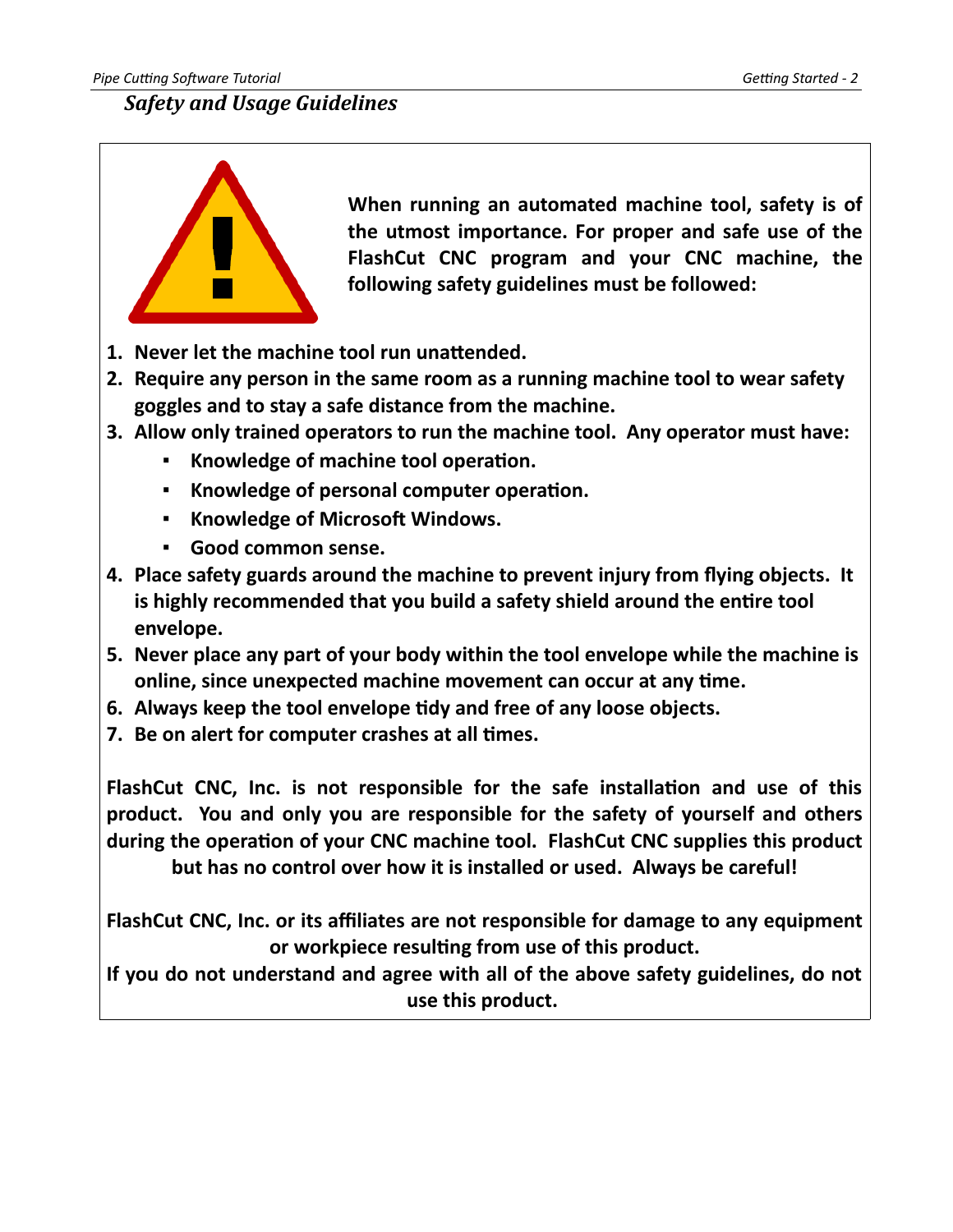# <span id="page-4-0"></span>**Setting Up A New Pipe Part**

The software will create a new 2D project when launched. To change this to pipe, click the "New Document" button. This can also be access from the "File..." drop-down. Then click 'New Pipe/Tube Part' on the following pop-up screen.



Next, open the "Pipe Dimension" tool and enter the length, OD and wall thickness of your stock. If you select an NPS rating, OD and wall thickness will be automatically populated. For now, ignore the "Offset From" and "Offset To" parameters. Click the green check to accept.



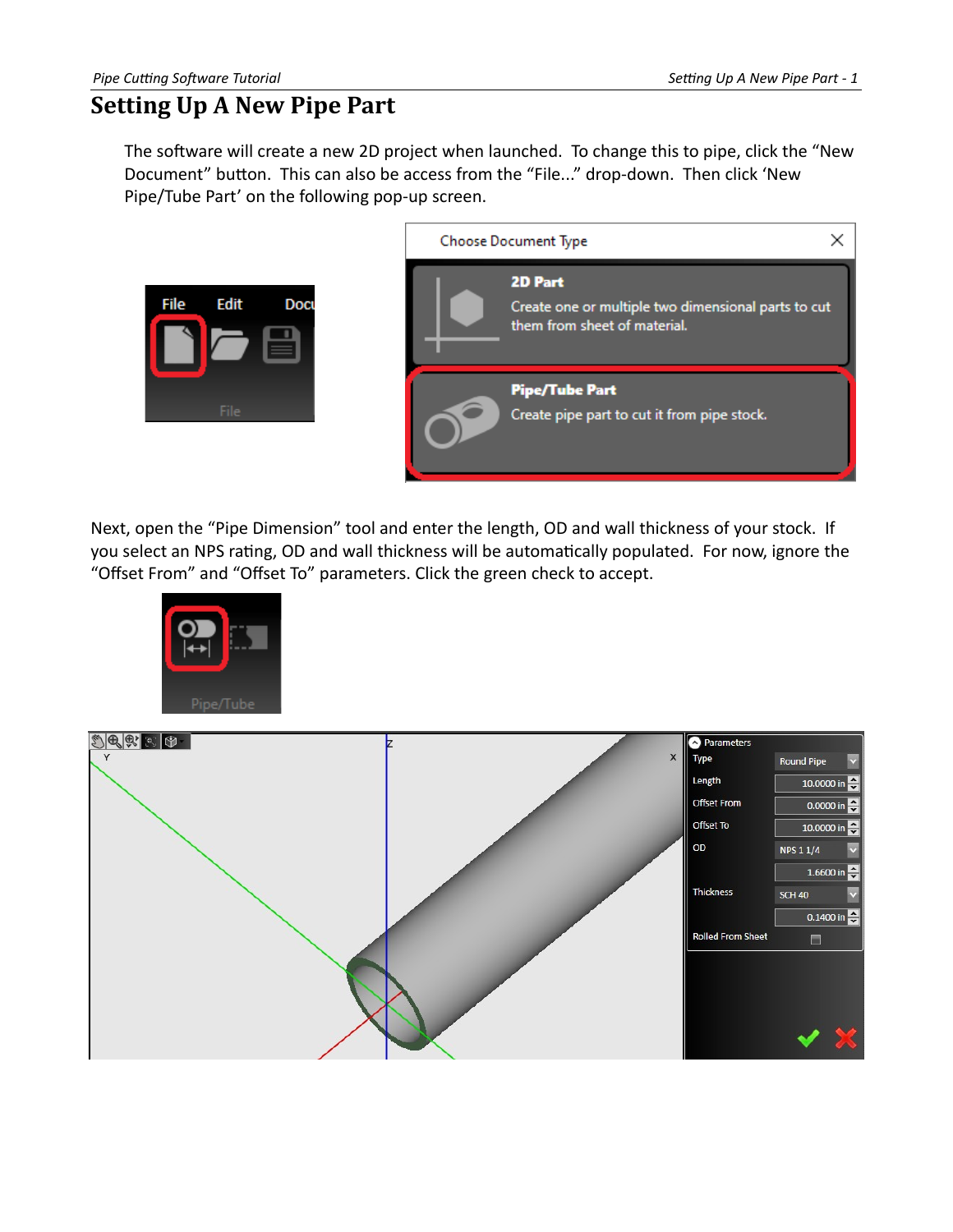## <span id="page-5-1"></span>**Designing A Pipe Part**

Pipe CADCAM includes several methods to draw the part in the software, all of which can be used separately or together.

#### <span id="page-5-0"></span>*Joint Shape Tool*

This powerful tool can automatically shape the pipe to interact with other pipes, tubes and plates. To begin, click the "Pipe Joint Shape Tool".



From here, select the type of interaction you'd like to add. For certain joints, you can select which role the current pipe plays, such as header or branch in the joint shown below. While the tool will default to mating with a pipe of the same specification, you can also adjust the size of the second pipe. Using the "Disassemble" slider, you can also see the joint separated.

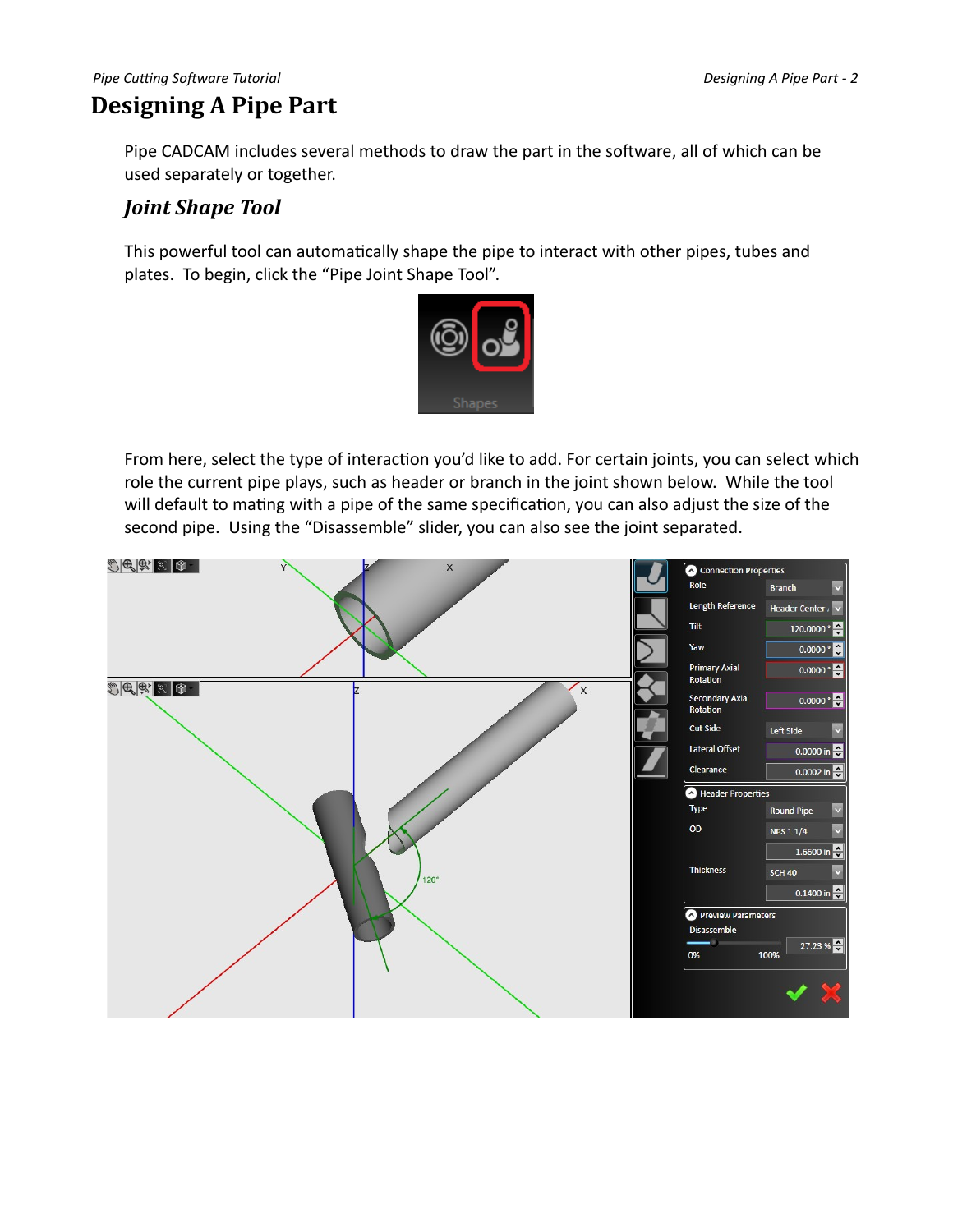Pressing the green check will accept the joint and create the geometry on the unrolled, 2D view.



When using this tool, you can select whether this feature is created on the left- or right-hand side in order to create an entire pipe part. This is selected using the "Cut Side" dropdown.

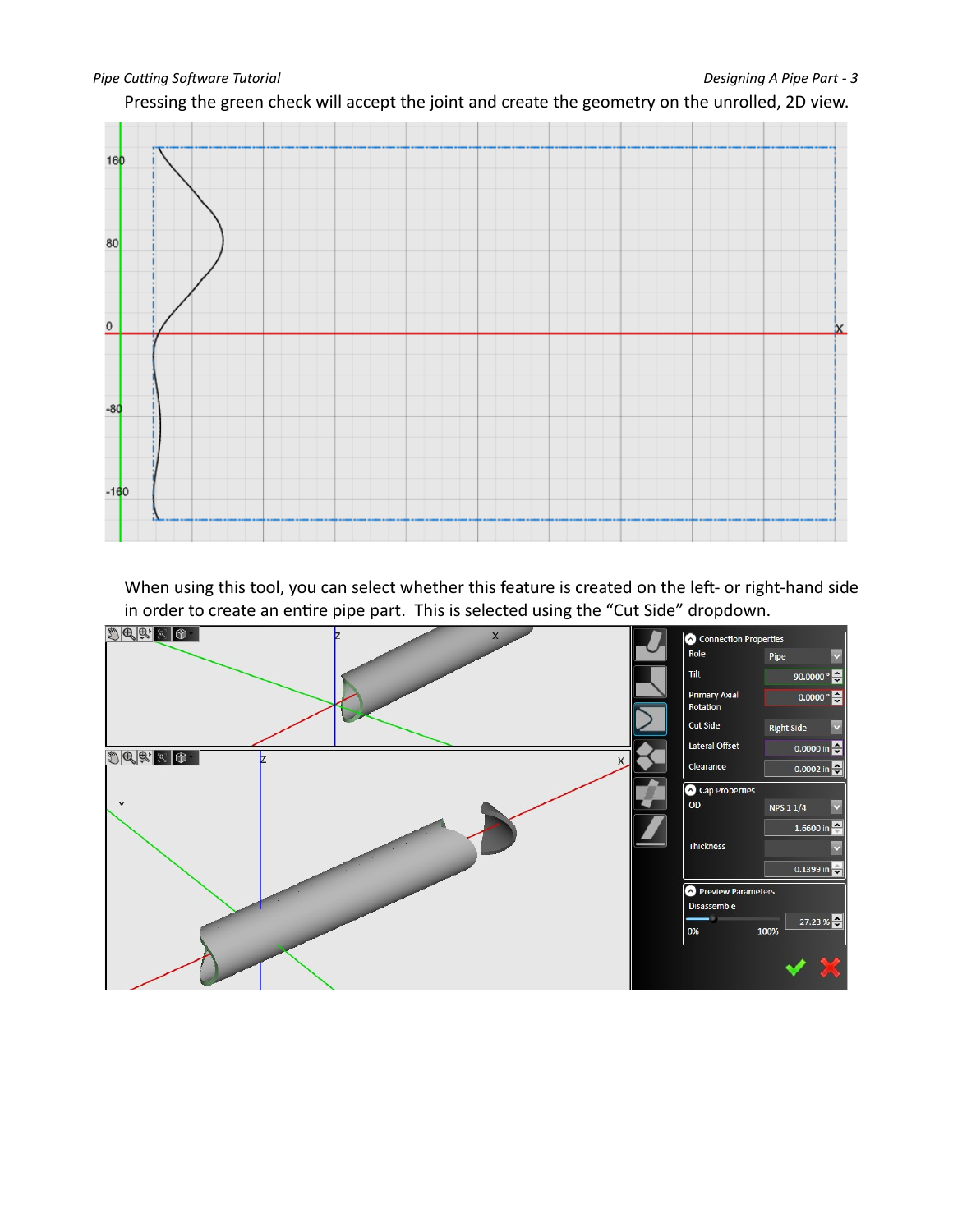#### <span id="page-7-1"></span>*2D Geometry*

Using this unrolled view, you can also draw features on the pipe as if it were a 2D sheet. Every tool normally available for working with plate or sheet material can also be used here—including shapes, text, bridges, *etc*. When working on the 2D view, note that the vertical scale is in degrees to make it easier to conceptualize rolling the pipe into a 3D object.



## <span id="page-7-0"></span>*DXF Import*

The software also supports importing "unrolled" DXF files from other CAD software. After importing, the pipe can then be modified by either of the other two methods.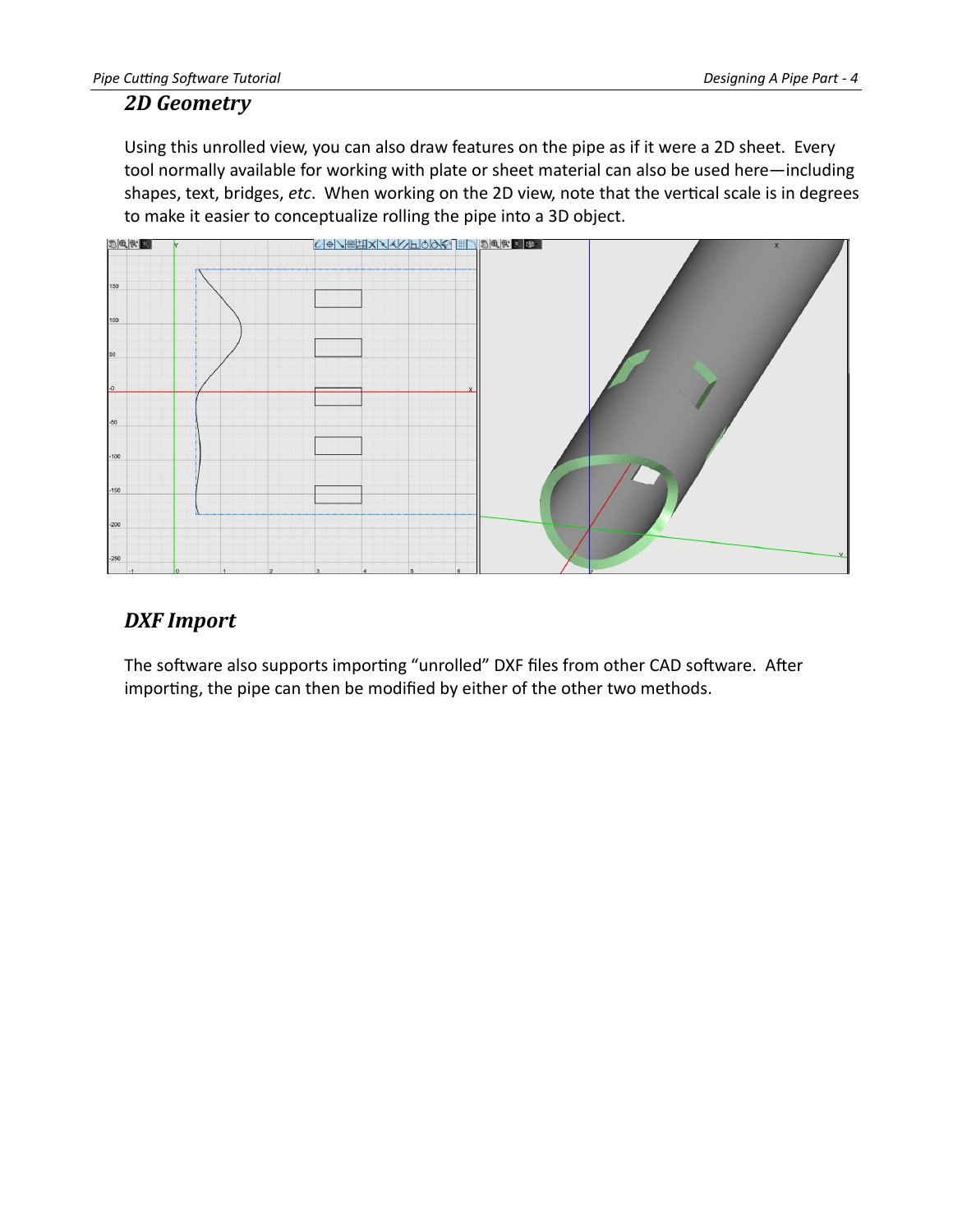## <span id="page-8-2"></span>**Creating A Pipe Toolpath**

Once the part has been drawn, use the double arrows between CAD and CAM to push the part over and automatically generate a toolpath.

#### <span id="page-8-1"></span>*Stock Configuration*

With pipe, the only parameter you need to enter in CAM is the length of your material. This is found in the "Project Settings" button in the *CAM Actions* section.

#### <span id="page-8-0"></span>*Orienting The Pipe*

On the CAM view, the blue shape represents the location of the chuck. If this is on the wrong end of the machine, go to the "Machine….Rotary Axes" page in the configuration and adjust the "Chuck End" setting. The blue cross-hair represents the 'zero' point of the program—if you'd like to zero your machine at the far end of the chuck, simply click and drag it to the far side of the workpiece. It will stay at the new location until adjusted again.



You can click and drag the pipe along your material to change its location. You can also flip its direction by selecting the part and clicking the 180° symbol at the corner.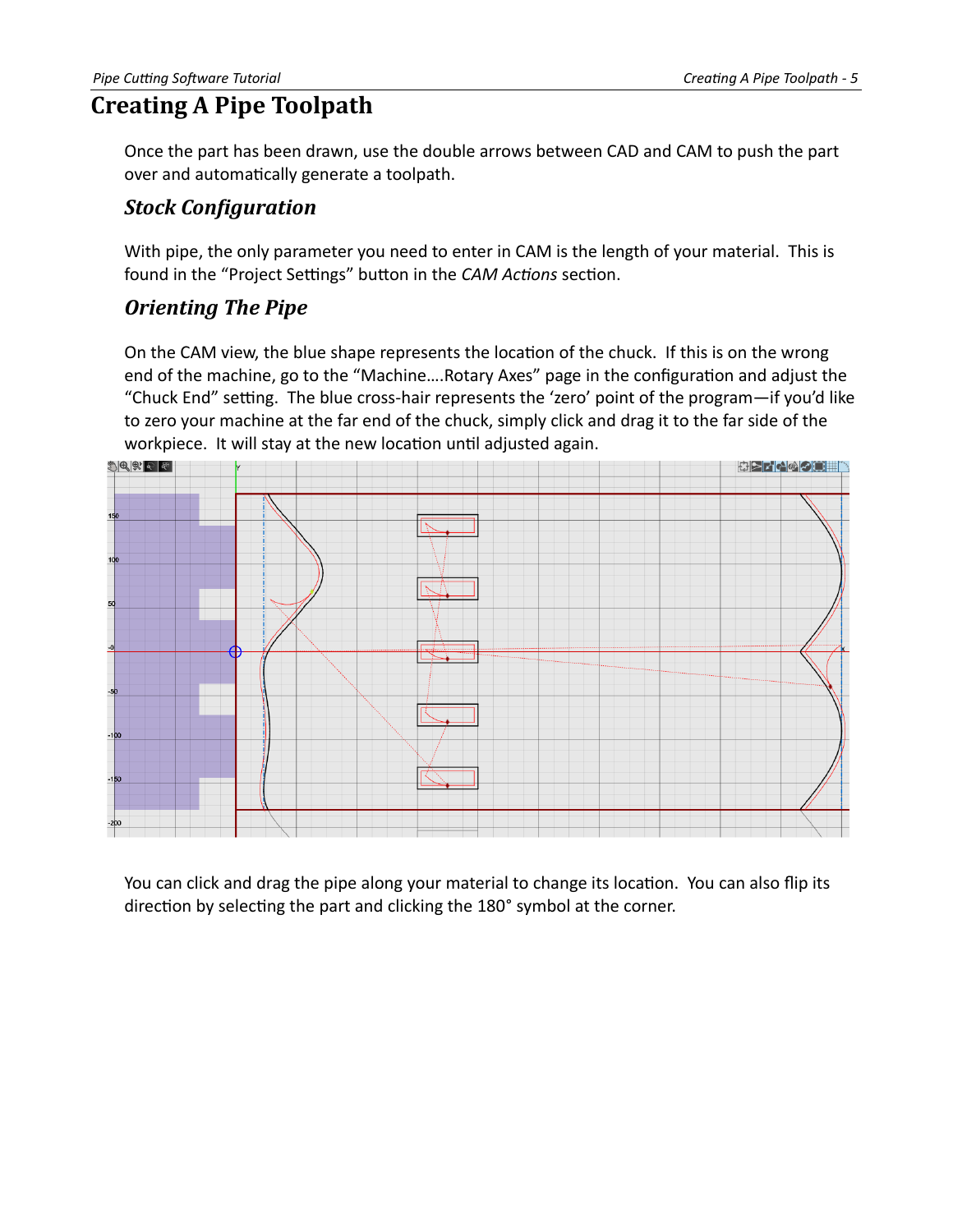## <span id="page-9-1"></span>*Adding Pipe Parts*

You can cut multiple parts from the same stock. After creating and saving a pipe CADCAM file, you can import it into another pipe CAM screen by using the "CAD" tool in the *Import* section.

## <span id="page-9-0"></span>*Pipe Nesting*

The software will automatically nest together pipe parts to use the stock most efficiently. To begin, open the "Pipe Nesting" tool in the *CAM Actions* section.



With the Nesting tool open, you can define the quantities of each part to include in the nest as well as the spacing between parts. It's also possible to fill the stock with as many parts can fit. In this case, the tool will use the entered quantities as a ratio.